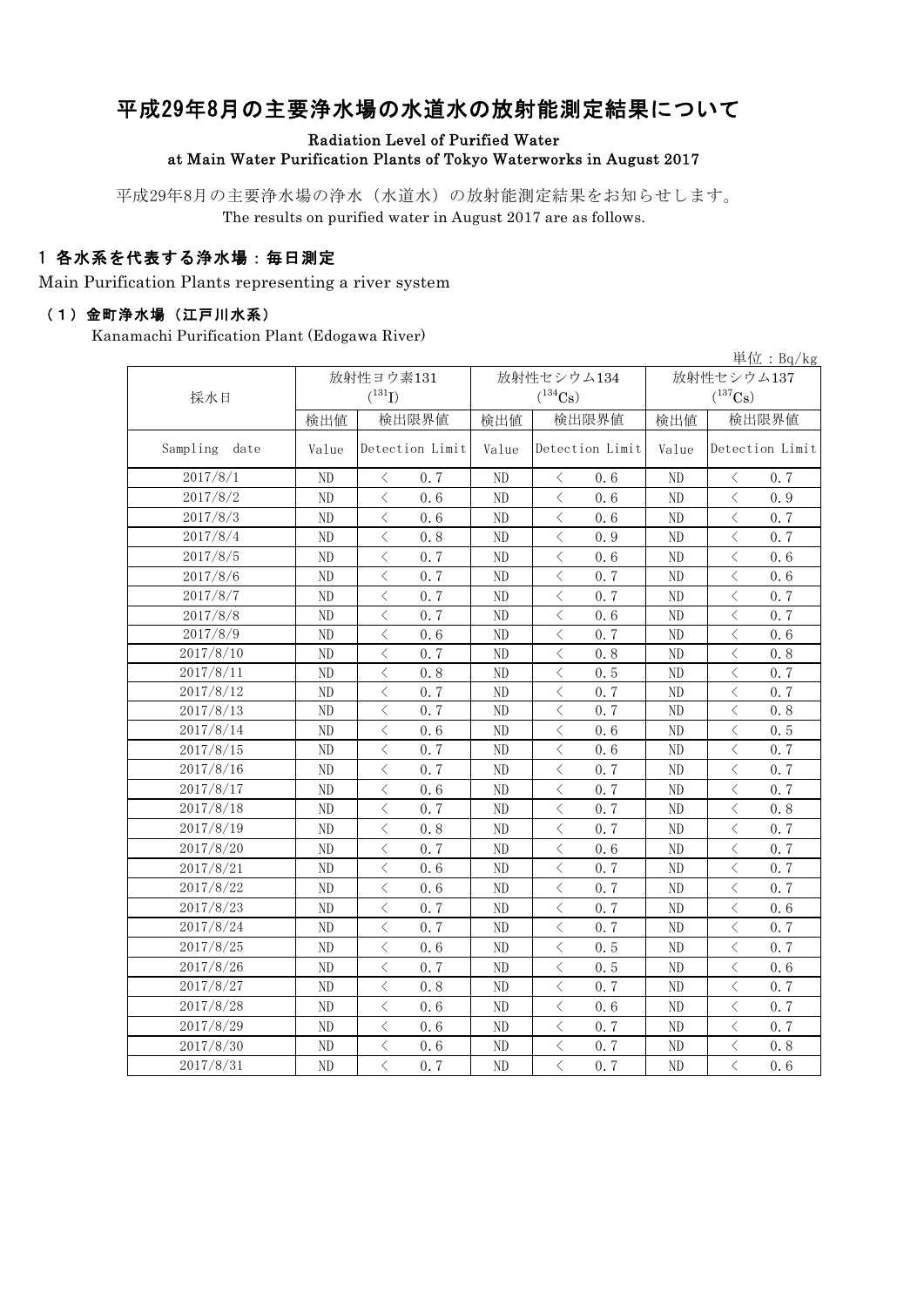# (2)朝霞浄水場 (荒川水系)

Asaka Purification Plant (Arakawa River)

|               |                |                                                 |                |                                                 |                | 単位: $Bq/kg$                                     |  |
|---------------|----------------|-------------------------------------------------|----------------|-------------------------------------------------|----------------|-------------------------------------------------|--|
|               |                | 放射性ヨウ素131                                       |                | 放射性セシウム134                                      | 放射性セシウム137     |                                                 |  |
| 採水日           |                | $(^{131}I)$                                     |                | $(^{134}\mathrm{Cs})$                           |                | $(^{137}\mathrm{Cs})$                           |  |
|               | 検出値            | 検出限界値                                           | 検出値            | 検出限界値                                           | 検出値            | 検出限界値                                           |  |
| Sampling date | Value          | Detection Limit                                 | Value          | Detection Limit                                 | Value          | Detection Limit                                 |  |
| 2017/8/1      | ND             | 0.7<br>$\lt$                                    | ND.            | $\langle$<br>0.8                                | ND             | 0.8<br>$\langle$                                |  |
| 2017/8/2      | N <sub>D</sub> | $\langle$<br>0.7                                | ND             | $\langle$<br>0.6                                | ND             | $\langle$<br>0.7                                |  |
| 2017/8/3      | N <sub>D</sub> | $\langle$<br>0.7                                | ND             | $\langle$<br>0.6                                | ND             | $\langle$<br>0.6                                |  |
| 2017/8/4      | ND             | $\langle$<br>0, 6                               | ND             | $\langle$<br>0.6                                | ND             | $\langle$<br>0.7                                |  |
| 2017/8/5      | ND             | $\lt$<br>0.8                                    | $\rm ND$       | $\lt$<br>0.6                                    | ND             | $\langle$<br>0.7                                |  |
| 2017/8/6      | ND             | $\lt$<br>0.7                                    | ND             | $\lt$<br>0.7                                    | ND             | $\langle$<br>0.6                                |  |
| 2017/8/7      | N <sub>D</sub> | $\lt$<br>0.7                                    | ND             | $\lt$<br>0.6                                    | ND             | $\lt$<br>0.5                                    |  |
| 2017/8/8      | ND             | $\lt$<br>0.7                                    | ND             | $\langle$<br>0, 7                               | ND             | $\lt$<br>0.8                                    |  |
| 2017/8/9      | ND             | $\langle$<br>0.6                                | ND             | $\langle$<br>0.6                                | $\rm ND$       | $\, <\,$<br>0.7                                 |  |
| 2017/8/10     | N <sub>D</sub> | $\langle$<br>0.7                                | ND             | $\lt$<br>0.6                                    | N <sub>D</sub> | $\langle$<br>0.7                                |  |
| 2017/8/11     | ND             | $\langle$<br>0.7                                | $\rm ND$       | $\lt$<br>0.6                                    | ND             | $\langle$<br>0.7                                |  |
| 2017/8/12     | ND             | $\langle$<br>0.8                                | ND             | $\lt$<br>0.8                                    | ND             | $\langle$<br>0.8                                |  |
| 2017/8/13     | N <sub>D</sub> | $\langle$<br>0, 7                               | ND             | ⟨<br>0.6                                        | ND             | $\langle$<br>0.8                                |  |
| 2017/8/14     | ND             | $\langle$<br>0.6                                | $\rm ND$       | 0.6<br>$\lt$                                    | ND             | $\langle$<br>0.6                                |  |
| 2017/8/15     | ND             | $\langle$<br>0.7                                | $\rm ND$       | $\langle$<br>0.6                                | $\rm ND$       | $\langle$<br>0.6                                |  |
| 2017/8/16     | ND             | $\langle$<br>0, 6                               | ND             | $\lt$<br>0.6                                    | ND             | $\langle$<br>0.6                                |  |
| 2017/8/17     | ND             | $\lt$<br>0.6                                    | $\rm ND$       | $\lt$<br>0.6                                    | $\rm ND$       | $\langle$<br>0.7                                |  |
| 2017/8/18     | ND             | $\langle$<br>0.6                                | $\rm ND$       | $\lt$<br>0.6                                    | ND             | $\langle$<br>0.6                                |  |
| 2017/8/19     | ND             | $\lt$<br>0.8                                    | N <sub>D</sub> | $\lt$<br>0.5                                    | N <sub>D</sub> | $\lt$<br>0.7                                    |  |
| 2017/8/20     | N <sub>D</sub> | $\langle$<br>0.8                                | ND             | $\langle$<br>0.7                                | N <sub>D</sub> | $\langle$<br>0.7                                |  |
| 2017/8/21     | ND             | $\lt$<br>0.8                                    | ND             | $\lt$<br>0.7                                    | ND             | $\lt$<br>0.8                                    |  |
| 2017/8/22     | ND             | $\lt$<br>0, 7                                   | ND             | $\lt$<br>0.9                                    | ND             | $\lt$<br>0.7                                    |  |
| 2017/8/23     | N <sub>D</sub> | $\overline{\left\langle \right\rangle }$<br>0.6 | ND             | $\overline{\left\langle \right\rangle }$<br>0.6 | ND             | $\overline{\left\langle \right\rangle }$<br>0.6 |  |
| 2017/8/24     | N <sub>D</sub> | $\langle$<br>0.6                                | ND             | $\langle$<br>0.6                                | ND             | $\langle$<br>0.7                                |  |
| 2017/8/25     | N <sub>D</sub> | $\langle$<br>0.7                                | N <sub>D</sub> | $\langle$<br>0.7                                | N <sub>D</sub> | $\langle$<br>0.8                                |  |
| 2017/8/26     | ND             | $\langle$<br>0.6                                | ND             | $\lt$<br>0.5                                    | ND             | $\langle$<br>0.6                                |  |
| 2017/8/27     | ND             | $\langle$<br>0.8                                | ND             | $\lt$<br>0.9                                    | ND             | $\langle$<br>0.7                                |  |
| 2017/8/28     | N <sub>D</sub> | $\langle$<br>0.7                                | ND             | $\langle$<br>0.8                                | N <sub>D</sub> | $\langle$<br>0.6                                |  |
| 2017/8/29     | ND             | $\langle$<br>0.7                                | ND             | $\lt$<br>0.6                                    | $\rm ND$       | $\langle$<br>0.9                                |  |
| 2017/8/30     | ND             | $\langle$<br>0.6                                | ND             | $\langle$<br>0.6                                | ND             | $\langle$<br>0.6                                |  |
| 2017/8/31     | ND             | $\langle$<br>0.7                                | ND             | $\langle$<br>0.6                                | ND             | $\langle$<br>0.6                                |  |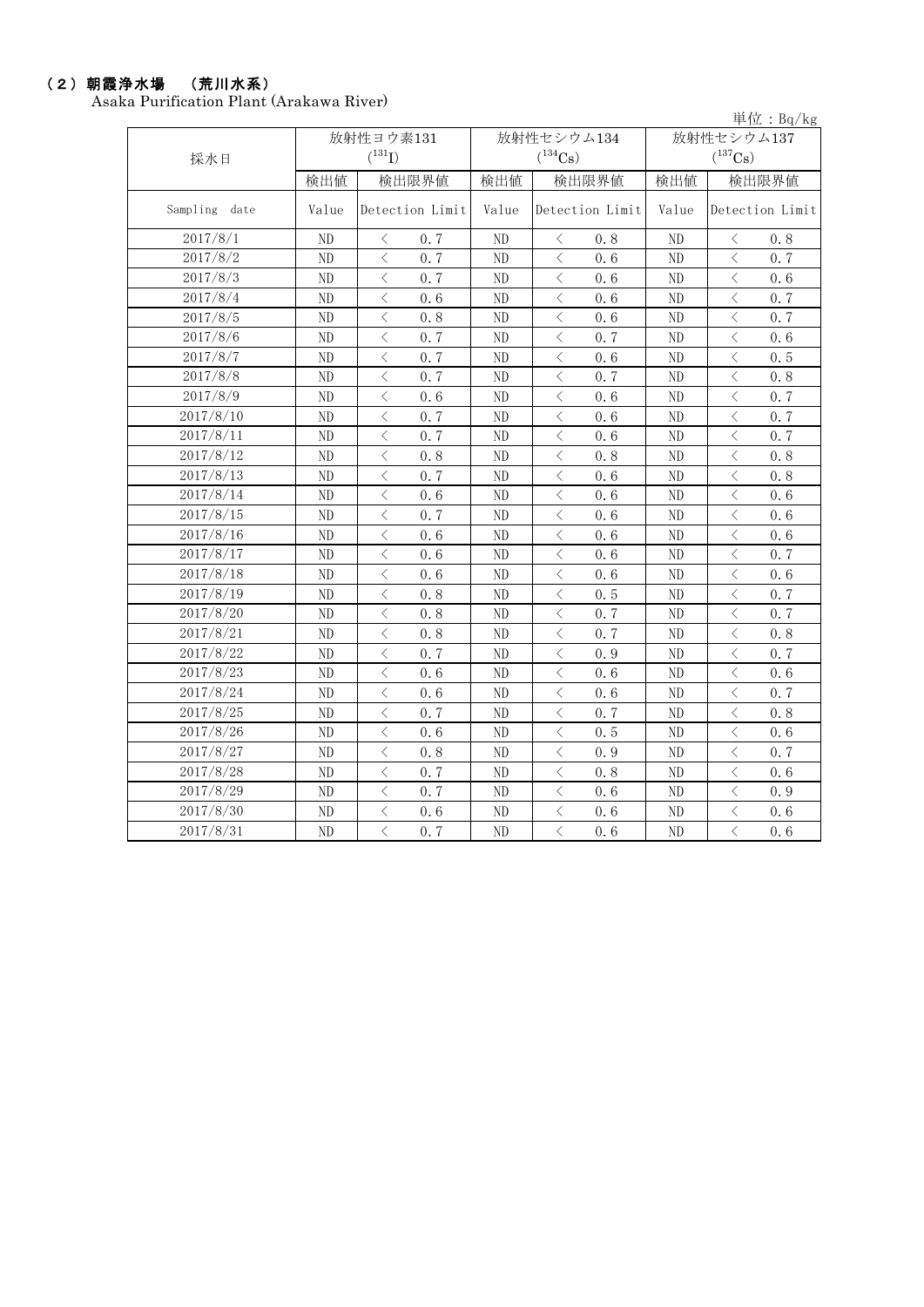### (3)小作浄水場 (多摩川水系)

Ozaku Purification Plant (Tamagawa River)

| 単位: $Bq/kg$   |                |                                                 |                          |                                                 |                |                  |  |  |
|---------------|----------------|-------------------------------------------------|--------------------------|-------------------------------------------------|----------------|------------------|--|--|
|               |                | 放射性ヨウ素131                                       |                          | 放射性セシウム134                                      | 放射性セシウム137     |                  |  |  |
| 採水日           |                | $(^{131}I)$<br>$(^{134}Cs)$                     |                          |                                                 |                | $(^{137}Cs)$     |  |  |
|               | 検出値            | 検出限界値                                           | 検出値                      | 検出限界値                                           | 検出値            | 検出限界値            |  |  |
| Sampling date | Value          | Detection Limit                                 | Detection Limit<br>Value |                                                 | Value          | Detection Limit  |  |  |
| 2017/8/1      | ND             | 0.5<br>$\langle$                                | ND                       | $\langle$<br>0.6                                | ND             | 0.7<br>$\langle$ |  |  |
| 2017/8/2      | N <sub>D</sub> | $\langle$<br>0.6                                | ND                       | $\langle$<br>0.8                                | N <sub>D</sub> | $\langle$<br>0.7 |  |  |
| 2017/8/3      | ND             | $\lt$<br>0.6                                    | ND                       | $\lt$<br>0.7                                    | ND             | $\langle$<br>0.7 |  |  |
| 2017/8/4      | ND             | $\langle$<br>0.6                                | ND                       | $\langle$<br>0.7                                | ND             | $\langle$<br>0.7 |  |  |
| 2017/8/5      | ${\rm ND}$     | $\langle$<br>0.9                                | ND                       | $\langle$<br>0.6                                | ND             | $\langle$<br>0.7 |  |  |
| 2017/8/6      | ND             | $\langle$<br>0.7                                | ND                       | $\langle$<br>0.7                                | ND             | $\langle$<br>0.8 |  |  |
| 2017/8/7      | ND             | $\langle$<br>0.7                                | ND                       | $\langle$<br>0.7                                | ND             | $\langle$<br>0.7 |  |  |
| 2017/8/8      | ND             | $\lt$<br>0, 7                                   | ND                       | $\lt$<br>0, 7                                   | ND             | $\lt$<br>0.8     |  |  |
| 2017/8/9      | ND             | $\langle$<br>0.7                                | ND                       | $\lt$<br>0.7                                    | ND             | $\langle$<br>0.7 |  |  |
| 2017/8/10     | ND             | $\langle$<br>0.6                                | ND                       | $\lt$<br>0.7                                    | ND             | $\lt$<br>0.8     |  |  |
| 2017/8/11     | $\rm ND$       | $\langle$<br>0.8                                | ND                       | $\lt$<br>0.6                                    | ND             | $\lt$<br>0.6     |  |  |
| 2017/8/12     | ND             | $\lt$<br>0.8                                    | ND                       | $\lt$<br>0.7                                    | ND             | $\lt$<br>0.7     |  |  |
| 2017/8/13     | ND             | $\lt$<br>0.7                                    | ND                       | $\lt$<br>0.7                                    | ND             | $\lt$<br>0.7     |  |  |
| 2017/8/14     | ND             | $\langle$<br>0.8                                | ND                       | $\langle$<br>0.8                                | ND             | $\langle$<br>0.8 |  |  |
| 2017/8/15     | $\rm ND$       | $\lt$<br>0.6                                    | ND                       | 0.5<br>$\langle$                                | ND             | $\lt$<br>0.7     |  |  |
| 2017/8/16     | ND             | $\langle$<br>0.6                                | ND                       | 0.6<br>$\langle$                                | ND             | 0.5<br>$\langle$ |  |  |
| 2017/8/17     | $\rm ND$       | $\langle$<br>0.7                                | ND                       | $\langle$<br>0.7                                | ND             | 0.7<br>$\langle$ |  |  |
| 2017/8/18     | ND             | $\langle$<br>0.7                                | ND                       | $\lt$<br>0.6                                    | ND             | 0.7<br>$\langle$ |  |  |
| 2017/8/19     | ND             | $\langle$<br>0.7                                | ND                       | 0.7<br>⟨                                        | ND             | 0.7<br>⟨         |  |  |
| 2017/8/20     | ND             | $\langle$<br>0, 7                               | ND                       | $\langle$<br>0.8                                | ND             | 0.7<br>$\lt$     |  |  |
| 2017/8/21     | ND             | $\langle$<br>0.7                                | ND                       | $\langle$<br>0.8                                | ND             | $\langle$<br>0.8 |  |  |
| 2017/8/22     | ND             | $\langle$<br>0.6                                | ND                       | $\langle$<br>0.7                                | ND             | $\langle$<br>0.6 |  |  |
| 2017/8/23     | ND             | $\langle$<br>0.7                                | ND                       | $\langle$<br>0.8                                | ND             | $\langle$<br>0.7 |  |  |
| 2017/8/24     | ND             | $\langle$<br>0.7                                | ND                       | $\lt$<br>0.7                                    | ND             | $\langle$<br>0.5 |  |  |
| 2017/8/25     | $\rm ND$       | $\langle$<br>0.6                                | ND                       | $\lt$<br>0.7                                    | ND             | $\lt$<br>0.8     |  |  |
| 2017/8/26     | ND             | $\langle$<br>0.9                                | ND                       | $\lt$<br>0.6                                    | ND             | $\langle$<br>0.7 |  |  |
| 2017/8/27     | ND             | $\langle$<br>0.9                                | ND                       | $\langle$<br>0.6                                | ND             | $\langle$<br>0.7 |  |  |
| 2017/8/28     | ND             | $\langle$<br>0.8                                | ND                       | $\lt$<br>0.6                                    | ND             | $\langle$<br>0.8 |  |  |
| 2017/8/29     | ND             | $\langle$<br>0.7                                | ND                       | $\langle$<br>0.8                                | ND             | $\langle$<br>0.6 |  |  |
| 2017/8/30     | ND             | $\lt$<br>0.6                                    | ND                       | $\lt$<br>0.5                                    | ND             | $\lt$<br>0.6     |  |  |
| 2017/8/31     | ND.            | $\overline{\left\langle \right\rangle }$<br>0.6 | N <sub>D</sub>           | $\overline{\left\langle \right\rangle }$<br>0.7 | N <sub>D</sub> | $\langle$<br>0.7 |  |  |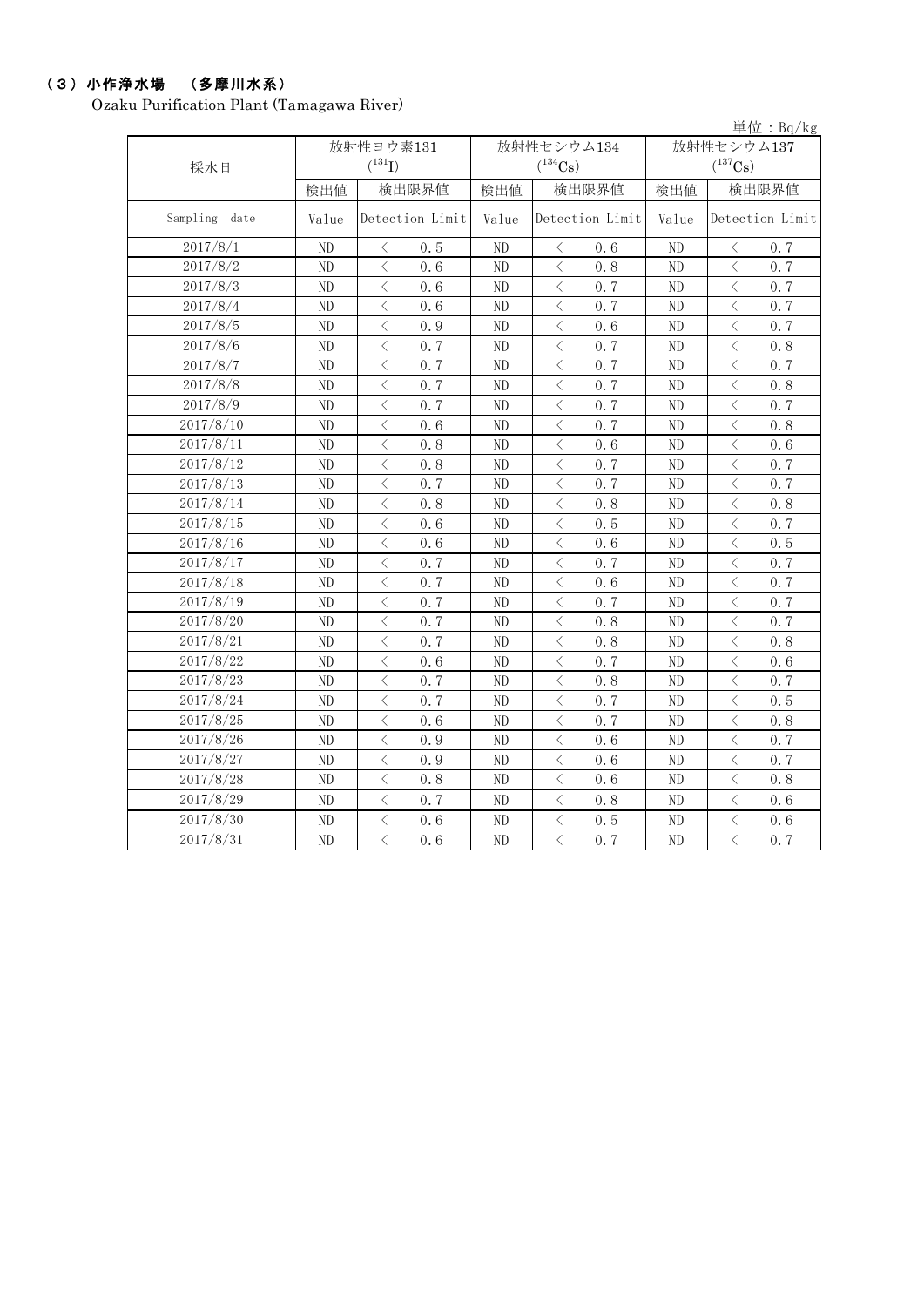### (4)東村山浄水場 (多摩川・荒川水系)

Higashi-murayama Purification Plant (Tamagawa・Arakawa River)

| 単位: $Bq/kg$   |            |                                                 |                          |                                    |                |                                      |  |  |  |
|---------------|------------|-------------------------------------------------|--------------------------|------------------------------------|----------------|--------------------------------------|--|--|--|
|               |            | 放射性ヨウ素131                                       |                          | 放射性セシウム134                         | 放射性セシウム137     |                                      |  |  |  |
| 採水日           |            | $(^{131}I)$                                     |                          | $(^{134}Cs)$                       |                | $(^{137}Cs)$                         |  |  |  |
|               | 検出値        | 検出限界値                                           | 検出値                      | 検出限界値                              | 検出値            | 検出限界値                                |  |  |  |
| Sampling date | Value      | Detection Limit                                 | Value<br>Detection Limit |                                    | Value          | Detection Limit                      |  |  |  |
| 2017/8/1      | ND         | $\langle$<br>0.6                                | ND                       | $\langle$<br>0.6                   | N <sub>D</sub> | $\langle$<br>0.6                     |  |  |  |
| 2017/8/2      | ND         | $\langle$<br>0.7                                | ND                       | $\langle$<br>0.6                   | ND             | $\langle$<br>0.6                     |  |  |  |
| 2017/8/3      | $\rm ND$   | $\langle$<br>0.6                                | ND                       | $\lt$<br>0.7                       | ND             | $\langle$<br>0.6                     |  |  |  |
| 2017/8/4      | ND         | $\langle$<br>0.6                                | ND                       | $\langle$<br>0.6                   | ND             | $\langle$<br>0.6                     |  |  |  |
| 2017/8/5      | ND         | $\langle$<br>0.8                                | ND                       | $\lt$<br>0.7                       | ND             | $\langle$<br>0.7                     |  |  |  |
| 2017/8/6      | ND         | $\langle$<br>0.7                                | ND                       | $\lt$<br>0.6                       | ND             | $\langle$<br>0.7                     |  |  |  |
| 2017/8/7      | ${\rm ND}$ | $\langle$<br>0.6                                | ND                       | $\langle$<br>0.6                   | $\rm ND$       | $\langle$<br>0.5                     |  |  |  |
| 2017/8/8      | ${\rm ND}$ | $\langle$<br>0.7                                | ND                       | $\lt$<br>0.6                       | ND             | $\langle$<br>0.6                     |  |  |  |
| 2017/8/9      | ${\rm ND}$ | $\lt$<br>0.7                                    | ND                       | $\lt$<br>0.7                       | ND             | $\langle$<br>0.7                     |  |  |  |
| 2017/8/10     | ND         | $\langle$<br>0.7                                | ND                       | $\langle$<br>0.7                   | $\rm ND$       | $\langle$<br>0.7                     |  |  |  |
| 2017/8/11     | ND         | $\langle$<br>0.8                                | ND                       | $\langle$<br>0.7                   | ND             | $\langle$<br>0.6                     |  |  |  |
| 2017/8/12     | ND         | $\langle$<br>0.8                                | ND                       | $\langle$<br>0.6                   | ND             | $\langle$<br>0.7                     |  |  |  |
| 2017/8/13     | ND         | $\langle$<br>0.6                                | ND                       | $\langle$<br>0.7                   | ND             | $\langle$<br>0.7                     |  |  |  |
| 2017/8/14     | ND         | $\langle$<br>0.8                                | ND                       | $\langle$<br>0.7                   | ND             | $\langle$<br>0.7                     |  |  |  |
| 2017/8/15     | ND         | $\langle$<br>0.7                                | ND                       | $\langle$<br>0.7                   | ND             | $\langle$<br>0.7                     |  |  |  |
| 2017/8/16     | ND         | $\, <\,$<br>0.7                                 | ND                       | $\hspace{0.5cm}\big\langle$<br>0.6 | ND             | $\hspace{0.5cm}\big\langle$<br>$0.8$ |  |  |  |
| 2017/8/17     | ND         | $\,$ $\,$<br>0.7                                | ND                       | $\langle$<br>0.6                   | N <sub>D</sub> | $\, <\,$<br>0.7                      |  |  |  |
| 2017/8/18     | ND         | $\langle$<br>0.7                                | ND                       | $\lt$<br>0.6                       | ND             | $\langle$<br>0.7                     |  |  |  |
| 2017/8/19     | ND         | $\langle$<br>0.8                                | ND                       | $\lt$<br>0.6                       | ND             | $\langle$<br>0.7                     |  |  |  |
| 2017/8/20     | ND         | $\langle$<br>0.8                                | ND                       | $\lt$<br>0.6                       | ND             | $\langle$<br>0.7                     |  |  |  |
| 2017/8/21     | ND         | $\langle$<br>0.7                                | ND                       | $\lt$<br>0.6                       | N <sub>D</sub> | $\lt$<br>0.6                         |  |  |  |
| 2017/8/22     | ND         | $\langle$<br>0.6                                | ND                       | $\lt$<br>0.7                       | ND             | $\langle$<br>0.8                     |  |  |  |
| 2017/8/23     | ND         | $\langle$<br>0.6                                | ND                       | $\langle$<br>0.6                   | ND             | $\langle$<br>0.7                     |  |  |  |
| 2017/8/24     | ND         | $\langle$<br>0.7                                | ND                       | $\langle$<br>0.8                   | ND             | $\langle$<br>0.7                     |  |  |  |
| 2017/8/25     | ND         | $\lt$<br>0.7                                    | ND                       | $\langle$<br>0.7                   | ND             | $\langle$<br>0.7                     |  |  |  |
| 2017/8/26     | ND         | $\langle$<br>0.9                                | ND                       | $\lt$<br>0, 7                      | ND             | $\langle$<br>0.7                     |  |  |  |
| 2017/8/27     | ND         | $\langle$<br>0.8                                | ND                       | 0.7<br>$\langle$                   | ND             | $\langle$<br>0.7                     |  |  |  |
| 2017/8/28     | ND         | $\langle$<br>0.7                                | ND                       | $\langle$<br>0.7                   | ND             | $\langle$<br>0.7                     |  |  |  |
| 2017/8/29     | ${\rm ND}$ | $\langle$<br>0.6                                | ND                       | $\langle$<br>0.7                   | ND             | $\langle$<br>0.8                     |  |  |  |
| 2017/8/30     | ND         | $\lt$<br>0, 7                                   | ND                       | $\lt$<br>0, 7                      | ND             | $\lt$<br>$0.8\,$                     |  |  |  |
| 2017/8/31     | ND         | $\overline{\left\langle \right\rangle }$<br>0.7 | ND                       | $\langle$<br>0.8                   | $\rm ND$       | $\lt$<br>0.7                         |  |  |  |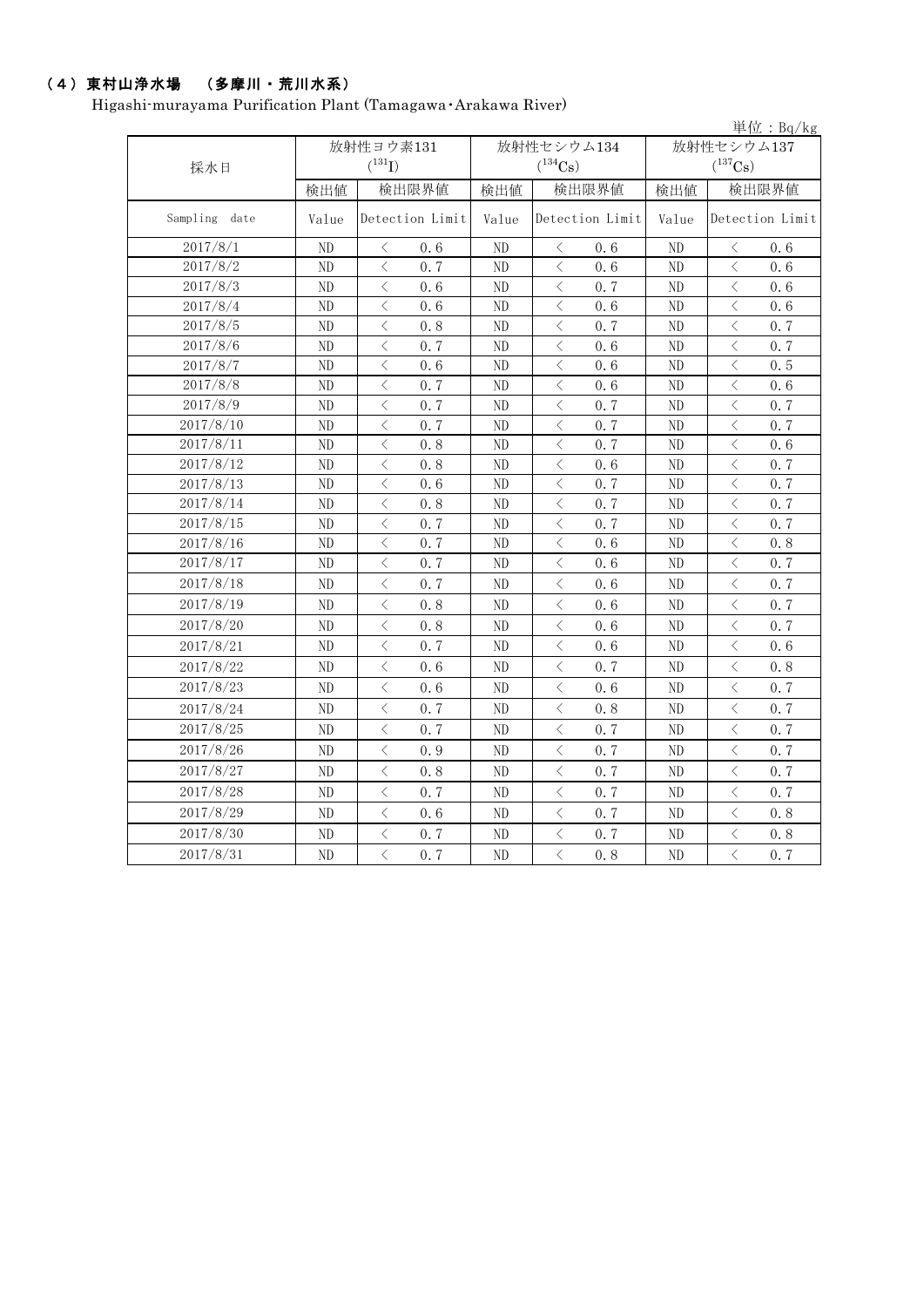### (5)長沢浄水場 (相模川水系)

Nagasawa Purification Plant (Sagamigawa River)

|               |       |                                                 |                |                                                 |                | 単位: $Bq/kg$                                     |  |
|---------------|-------|-------------------------------------------------|----------------|-------------------------------------------------|----------------|-------------------------------------------------|--|
|               |       | 放射性ヨウ素131                                       |                | 放射性セシウム134                                      | 放射性セシウム137     |                                                 |  |
| 採水日           |       | $(^{131}I)$                                     |                | $(^{134}Cs)$                                    |                | $(^{137}Cs)$                                    |  |
|               | 検出値   | 検出限界値                                           | 検出値            | 検出限界値                                           | 検出値            | 検出限界値                                           |  |
| Sampling date | Value | Detection Limit                                 | Value          | Detection Limit                                 | Value          | Detection Limit                                 |  |
| 2017/8/1      | ND    | 0.8<br>$\langle$                                | ND             | 0.8<br>$\langle$                                | ND             | 0.8<br>$\langle$                                |  |
| 2017/8/2      | ND    | $\langle$<br>0.7                                | ND             | $\overline{\left\langle \right\rangle }$<br>0.8 | ND             | $\overline{\langle}$<br>0.7                     |  |
| 2017/8/3      | ND    | $\langle$<br>0.8                                | ND             | $\langle$<br>0.6                                | ND             | $\langle$<br>0.8                                |  |
| 2017/8/4      | ND    | $\langle$<br>0.7                                | ND             | $\langle$<br>0.6                                | ND             | $\langle$<br>0.6                                |  |
| 2017/8/5      | ND    | $\lt$<br>0.8                                    | ND             | $\langle$<br>0.6                                | ND             | $\langle$<br>0.8                                |  |
| 2017/8/6      | ND.   | $\langle$<br>0.8                                | ND             | $\langle$<br>0.7                                | N <sub>D</sub> | $\langle$<br>0.6                                |  |
| 2017/8/7      | ND    | $\langle$<br>0.7                                | ND             | $\langle$<br>0.7                                | ND             | $\langle$<br>0.7                                |  |
| 2017/8/8      | ND    | $\langle$<br>0.6                                | ND             | $\langle$<br>0, 7                               | ND             | $\langle$<br>0.6                                |  |
| 2017/8/9      | ND.   | $\langle$<br>0.8                                | ND.            | $\overline{\left\langle \right\rangle }$<br>0.7 | ND             | $\overline{\left\langle \right\rangle }$<br>0.7 |  |
| 2017/8/10     | ND    | $\langle$<br>0.6                                | ND             | $\overline{\left\langle \right\rangle }$<br>0.7 | ND             | $\langle$<br>0.7                                |  |
| 2017/8/11     | ND    | $\langle$<br>0.8                                | ND             | $\langle$<br>0.6                                | ND             | $\langle$<br>0.5                                |  |
| 2017/8/12     | ND    | $\langle$<br>0.7                                | ND             | $\overline{\left\langle \right\rangle }$<br>0.6 | ND.            | $\langle$<br>0.7                                |  |
| 2017/8/13     | ND    | $\langle$<br>0.9                                | ND             | $\langle$<br>0.8                                | ND             | $\langle$<br>0.7                                |  |
| 2017/8/14     | ND    | $\langle$<br>0.6                                | ND             | $\langle$<br>0.6                                | ND             | $\langle$<br>0.5                                |  |
| 2017/8/15     | ND    | $\overline{\left\langle \right\rangle }$<br>0.8 | ND             | $\langle$<br>0.8                                | ND             | $\langle$<br>0.8                                |  |
| 2017/8/16     | ND    | $\langle$<br>0.6                                | ND             | $\langle$<br>0.8                                | ND             | $\overline{\left\langle \right\rangle }$<br>0.8 |  |
| 2017/8/17     | ND    | $\langle$<br>0.6                                | ND             | $\langle$<br>0.5                                | ND             | $\langle$<br>0.7                                |  |
| 2017/8/18     | ND    | $\langle$<br>0.5                                | ND             | $\langle$<br>0.7                                | ND             | $\langle$<br>0.7                                |  |
| 2017/8/19     | ND    | $\lt$<br>0.9                                    | ND             | $\langle$<br>0.7                                | ND             | $\lt$<br>0.6                                    |  |
| 2017/8/20     | ND    | $\lt$<br>0.8                                    | ND             | $\lt$<br>0.8                                    | ND             | $\lt$<br>0.8                                    |  |
| 2017/8/21     | ND    | $\langle$<br>0.7                                | ND             | $\langle$<br>0.6                                | ND             | $\langle$<br>0.7                                |  |
| 2017/8/22     | ND    | $\lt$<br>0.6                                    | ND             | $\langle$<br>0.7                                | ND             | $\langle$<br>0.7                                |  |
| 2017/8/23     | ND    | $\langle$<br>0.8                                | ND             | $\langle$<br>0.8                                | ND             | $\langle$<br>0.7                                |  |
| 2017/8/24     | ND    | $\langle$<br>0.6                                | ND             | $\overline{\left\langle \right\rangle }$<br>0.6 | ND             | $\langle$<br>0.7                                |  |
| 2017/8/25     | ND.   | $\langle$<br>0.6                                | ND             | $\langle$<br>0.6                                | ND             | $\langle$<br>0.7                                |  |
| 2017/8/26     | ND    | $\langle$<br>0.8                                | ND             | $\overline{\left\langle \right\rangle }$<br>0.6 | ND             | $\langle$<br>0.7                                |  |
| 2017/8/27     | ND    | $\langle$<br>0.7                                | ND             | $\langle$<br>0.7                                | ND             | $\langle$<br>0.9                                |  |
| 2017/8/28     | ND    | $\langle$<br>0.8                                | ND             | $\langle$<br>0.8                                | ND             | $\langle$<br>$\mathbf{1}$                       |  |
| 2017/8/29     | ND    | $\langle$<br>0.8                                | ND             | $\langle$<br>0.8                                | ND             | $\overline{\left\langle \right\rangle }$<br>0.7 |  |
| 2017/8/30     | ND    | $\langle$<br>0.7                                | ND             | $\overline{\left\langle \right\rangle }$<br>0.8 | ND             | $\langle$<br>0.9                                |  |
| 2017/8/31     | ND    | $\langle$<br>0.6                                | N <sub>D</sub> | $\overline{\left\langle \right\rangle }$<br>0.7 | ND             | $\overline{\left\langle \right\rangle }$<br>0.7 |  |